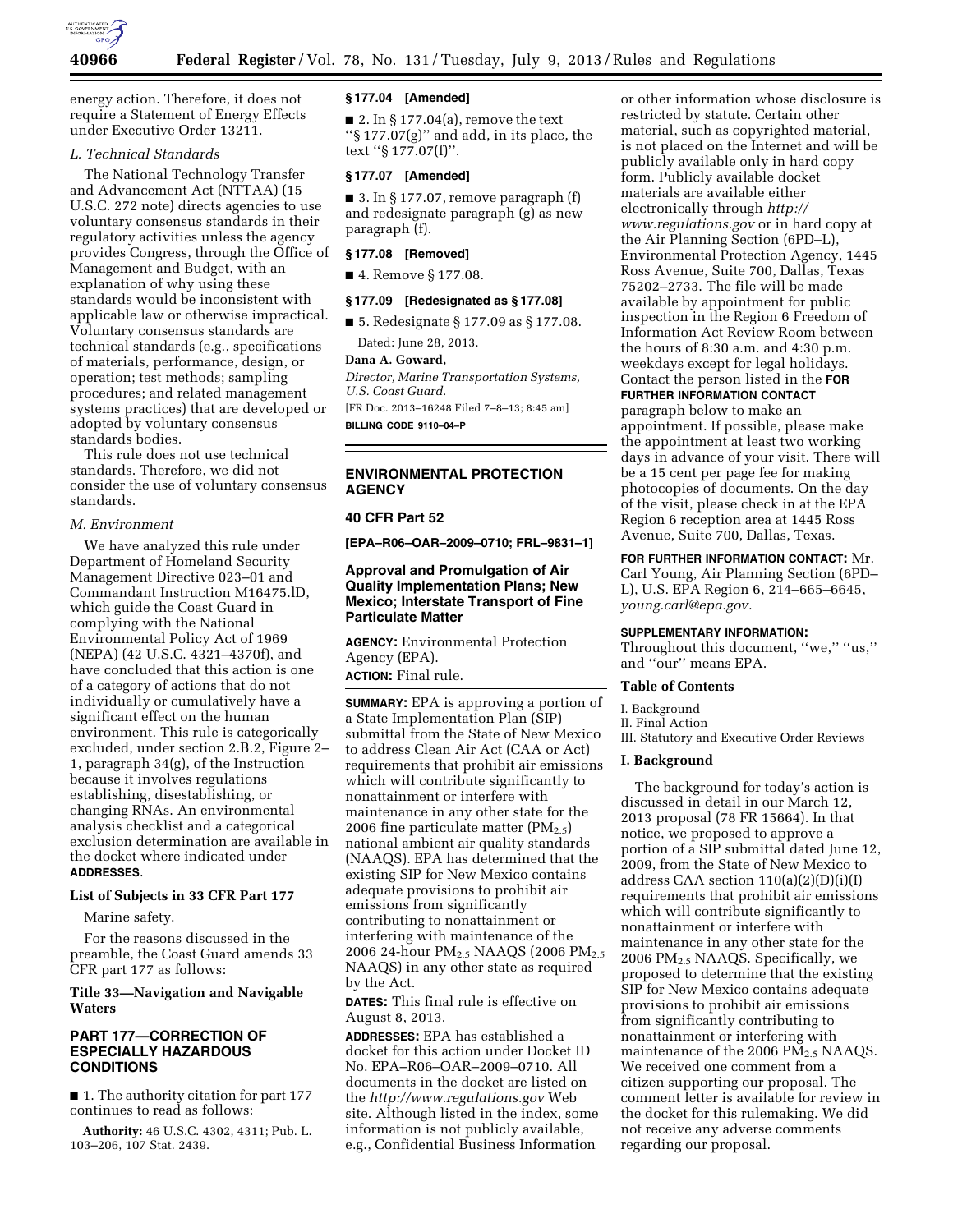#### **II. Final Action**

We are approving a portion of a SIP submittal for the State of New Mexico submitted by the Governor on June 12, 2009, to address interstate transport for the 2006 PM2.5 NAAQS. Based on EPA's evaluation of the State's technical analysis addressing the requirements of CAA section  $110(a)(2)(D)(i)$  for the 2006 PM2.5 NAAQS, with EPA's additional analysis and technical information, we approve the portion of the June 12, 2009 SIP submittal determining the existing SIP for New Mexico contains adequate provisions to prohibit air emissions from contributing significantly to nonattainment or interfering with maintenance of the 2006  $PM<sub>2.5</sub> NAAQS$ in any other state as required by CAA section  $110(a)(2)(D)(i)(I)$ . This action is being taken under section 110 of the Act.

### **III. Statutory and Executive Order Reviews**

Under the Clean Air Act, the Administrator is required to approve a SIP submission that complies with the provisions of the Act and applicable Federal regulations. 42 U.S.C. 7410(k); 40 CFR 52.02(a). Thus, in reviewing SIP submissions, EPA's role is to approve state choices, provided that they meet the criteria of the Clean Air Act. Accordingly, this action merely approves state law as meeting Federal requirements and does not impose additional requirements beyond those imposed by state law. For that reason, this action:

• Is not a ''significant regulatory action'' subject to review by the Office of Management and Budget under Executive Order 12866 (58 FR 51735, October 4, 1993);

• Does not impose an information collection burden under the provisions of the Paperwork Reduction Act (44 U.S.C. 3501 *et seq.*);

• Is certified as not having a significant economic impact on a substantial number of small entities under the Regulatory Flexibility Act (5 U.S.C. 601 *et seq.*);

• Does not contain any unfunded mandate or significantly or uniquely affect small governments, as described in the Unfunded Mandates Reform Act of 1995 (Pub. L. 104–4);

• Does not have Federalism implications as specified in Executive Order 13132 (64 FR 43255, August 10, 1999);

• Is not an economically significant regulatory action based on health or safety risks subject to Executive Order 13045 (62 FR 19885, April 23, 1997);

• Is not a significant regulatory action subject to Executive Order 13211 (66 FR 28355, May 22, 2001);

• Is not subject to requirements of section 12(d) of the National Technology Transfer and Advancement Act of 1995 (15 U.S.C. 272 note) because application of those requirements would be inconsistent with the Clean Air Act; and

• Does not provide EPA with the discretionary authority to address, as appropriate, disproportionate human health or environmental effects, using practicable and legally permissible methods, under Executive Order 12898 (59 FR 7629, February 16, 1994).

In addition, this rule does not have tribal implications as specified by Executive Order 13175 (65 FR 67249, November 9, 2000), because the SIP is not approved to apply in Indian country located in the state, and EPA notes that it will not impose substantial direct costs on tribal governments or preempt tribal law.

The Congressional Review Act, 5 U.S.C. 801 *et seq.,* as added by the Small Business Regulatory Enforcement Fairness Act of 1996, generally provides that before a rule may take effect, the agency promulgating the rule must submit a rule report, which includes a copy of the rule, to each House of the Congress and to the Comptroller General of the United States. EPA will submit a report containing this action and other required information to the U.S. Senate, the U.S. House of Representatives, and the Comptroller General of the United States prior to publication of the rule in the **Federal Register**. A major rule cannot take effect until 60 days after it

is published in the **Federal Register**. This action is not a ''major rule'' as defined by 5 U.S.C. 804(2).

Under section 307(b)(1) of the Clean Air Act, petitions for judicial review of this action must be filed in the United States Court of Appeals for the appropriate circuit by September 9, 2013. Filing a petition for reconsideration by the Administrator of this final rule does not affect the finality of this action for the purposed of judicial review nor does it extend the time within which a petition for judicial review may be filed, and shall not postpone the effectiveness of such rule or action. This action may not be challenged later in proceedings to enforce its requirements. (See section 307(b)(2).)

## **List of Subjects in 40 CFR Part 52**

Environmental protection, Air pollution control, Incorporation by reference, Nitrogen dioxide, Particulate matter, Reporting and recordkeeping requirements, Sulfur oxides, Volatile organic compounds.

Dated: June 25, 2013.

### **Samuel Coleman,**

*Acting Regional Administrator, Region 6.* 

40 CFR part 52 is amended as follows:

#### **PART 52—[AMENDED]**

■ 1. The authority citation for part 52 continues to read as follows:

**Authority:** 42 U.S.C. 7401 *et seq.* 

#### **Subpart GG—New Mexico**

 $\blacksquare$  2. The second table in § 52.1620(e) entitled ''EPA-Approved Nonregulatory Provisions and Quasi-Regulatory Measures in the New Mexico SIP'' is amended by revising the entry for "Infrastructure for 2006  $\mathrm{PM_{2.5}}$  and Interstate Transport regarding noninterference with other states' programs for PSD for the 2006  $PM_{2.5}$ NAAQS'' to read as follows:

**§ 52.1620 Identification of plan**  \* \* \* \* \*

(e) \* \* \*